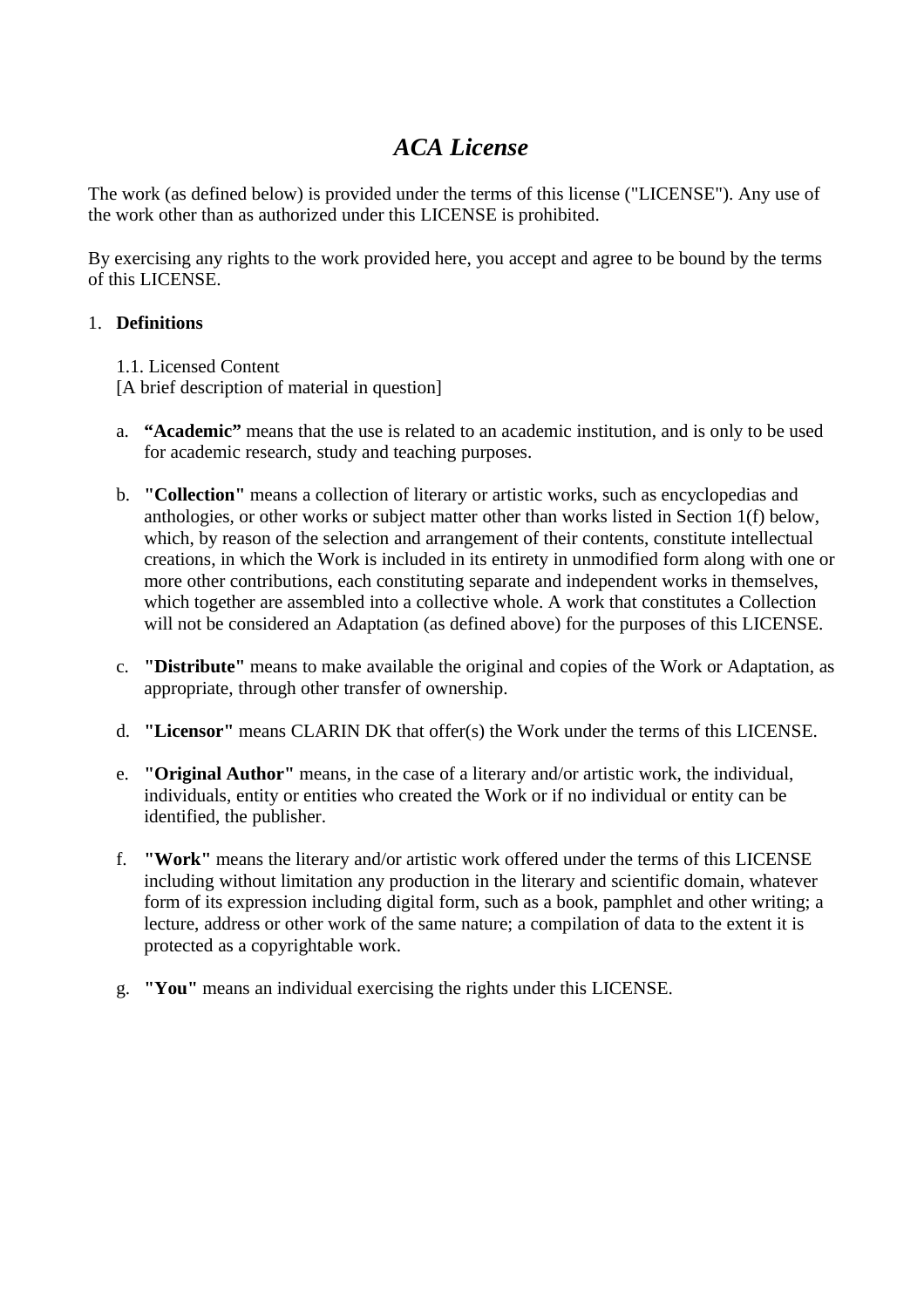- h. **"Publicly Perform"** means to perform public recitations of the Work and to communicate to the public those public recitations, by any means or process, including by wire or wireless means or public digital performances; to make available to the public Works in such a way that members of the public may access these Works from a place and at a place individually chosen by them; to perform the Work to the public by any means or process and the communication to the public of the performances of the Work, including by public digital performance; to broadcast and rebroadcast the Work by any means including signs, sounds or images.
- i. **"Reproduce"** means to make copies of the Work by any means including without limitation by sound or visual recordings.

**2. Fair Dealing Rights.** Nothing in this LICENSE is intended to reduce, limit, or restrict any uses free from copyright or rights arising from limitations or exceptions that are provided for in connection with the copyright protection under copyright law or other applicable laws.

**3. License Grant.** This license is for Academic use only. Subject to the terms and conditions of this LICENSE, Licensor hereby grants You a worldwide, royalty-free, non-exclusive, perpetual (for the duration of the applicable copyright) license to exercise the rights in the Work as stated below:

- a. to Reproduce the Work, to incorporate the Work into one or more Collections, and to Reproduce the Work as incorporated in the Collections; and,
- b. to Distribute and Publicly Perform the Work including as incorporated in Collections.

**4. Restrictions.** The license granted in Section 3 above is expressly made subject to and limited by the following restrictions:

- a. You may Distribute or Publicly Perform the Work only under the terms of this LICENSE. You may only use the Work for academic research, study and teaching purposes only. You may not sublicense the Work. You must keep intact all notices that refer to this LICENSE and to the disclaimer of warranties with every copy of the Work You distribute or publicly perform for educational purposes.
- b. You may not exercise any of the rights granted to You in Section 3 above in any manner that is primarily intended for or directed toward commercial advantage or private monetary compensation.
- c. Except as otherwise agreed in writing by the Licensor or as may be otherwise permitted by applicable law, if You reproduce, distribute or publicly perform the Work either by itself or as part of any Collections, You must not distort, mutilate, modify or take other derogatory action in relation to the Work which would be prejudicial to the Original Author's honor or reputation.

## **5. Representations, Warranties and Disclaimer**

UNLESS OTHERWISE MUTUALLY AGREED BY THE PARTIES IN WRITING, LICENSOR OFFERS THE WORK AS-IS AND MAKES NO REPRESENTATIONS OR WARRANTIES OF ANY KIND CONCERNING THE WORK, EXPRESS, IMPLIED, STATUTORY OR